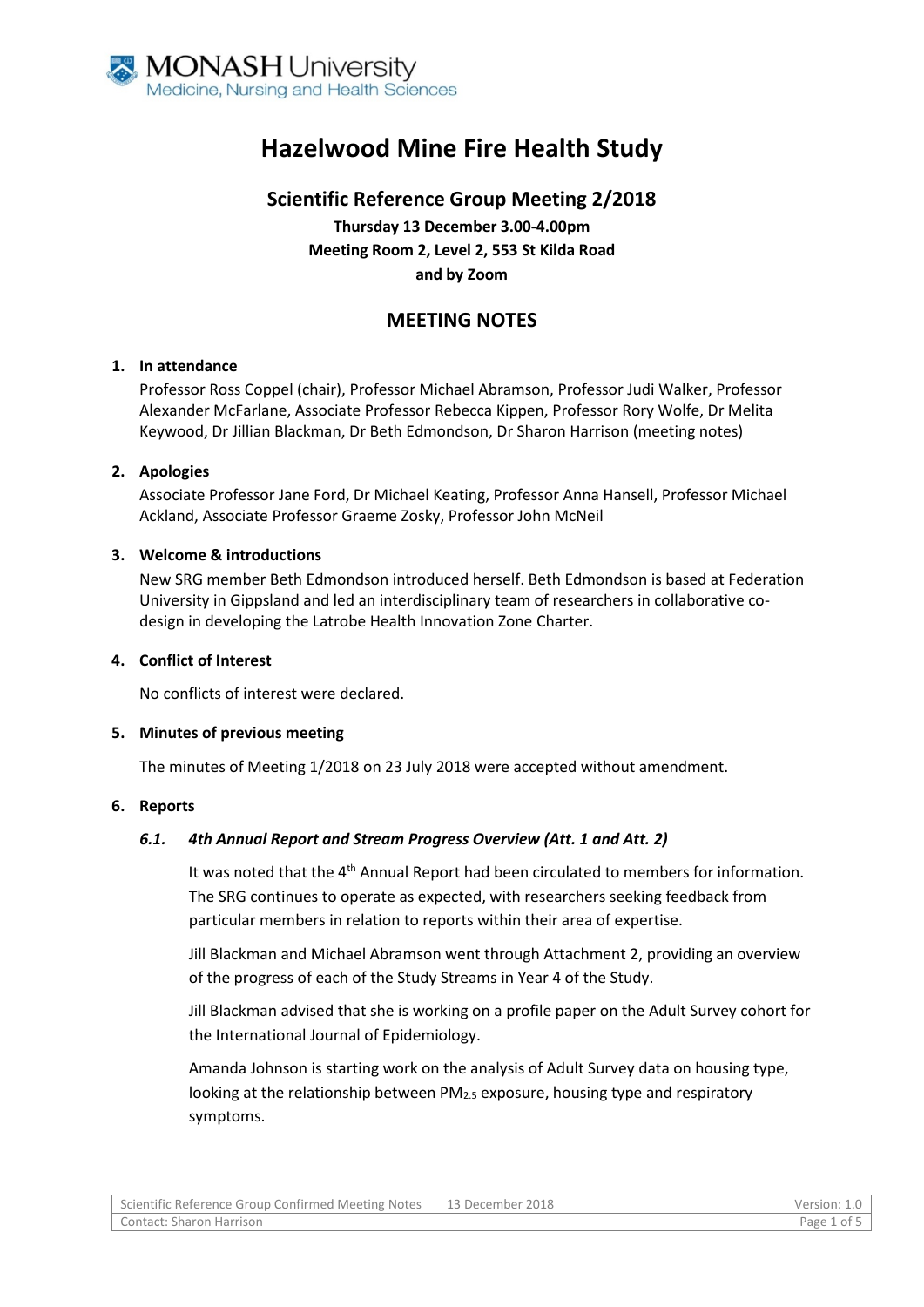Jill Blackman reported that the MBS/PBS reports are currently being updated, after there was a query regarding the time series analysis. An omission in the R Code was identified and, as a consequence, the MBS/PBS reports and associated papers are being updated. The PBS paper has now been resubmitted, but the team is still working on updating the MBS time series analysis.

Michael Abramson advised that he had consulted with Rory Wolfe regarding this issue. It was noted that the gold standard used in the pharmaceutical industry is that data is analysed by two statisticians working independently. A second statistician, Jonathan Broder, has now been appointed to assist biostatistician Caroline Gao and will undertake checking of code.

JB reported that the Schools Study has completed two rounds of data collection (surveys conducted in 2015 and 2017), also qualitative interviews and that the Stream has also received an extraction of NAPLAN data for the Latrobe Valley. The Psychological Impacts Stream will undertake follow up of the Adult Survey, via surveys/interviews with participants in 2019.

Jill Blackman reported that the Early-Life-Follow-up Stream has surveyed 500 families. The team completed Respiratory and CV testing in 2017. Monthly symptom diaries are also being collected from participating families. Anonymous data for Victoria received from the Victorian Perinatal Data Collection and household dust samples have also been collected. The ELF Stream has been very active with analysis and the preparation of reports.

The Community Wellbeing Stream is currently finalising 3 reports, covering community perceptions during the mine fire event, communication during and after the mine fire, and community rebuilding activities. The Community Wellbeing Stream's photographic exhibition 'Our Hopes for the Future of Morwell' was exhibited at Queen's Hall at the Parliament of Victoria in May 2018 and in the later part of 2018 at the Mid-Valley Shopping Centre.

The Older People Stream merged with the Community Wellbeing Stream this year.

The SRG discussed the request from DHHS for an update to the Recruitment report and how the Study Streams are addressing recruitment issues.

Jill Blackman reported that the Study is adjusting project plans to address shortcomings in recruitment numbers. The area of greatest concern has been the Schools Study which achieved a recruitment rates of 15% in the first data collection round in 2015. The Schools Study has adapted by extending its mixed methods approach to incorporate a greater volume of qualitative data. This has provided a rich dataset. A further adaptation by the Schools Study has been the exclusion of Year 9 students from the second round of data collection. The recruitment of Year 9 students was quite difficult in round 1. In round 2 the recruitment of new Year 3 students has proven to be difficult, possibly because parents whose children were aged 3-4 at the time of the mine fire are less concerned about the effects of the mine fire event now.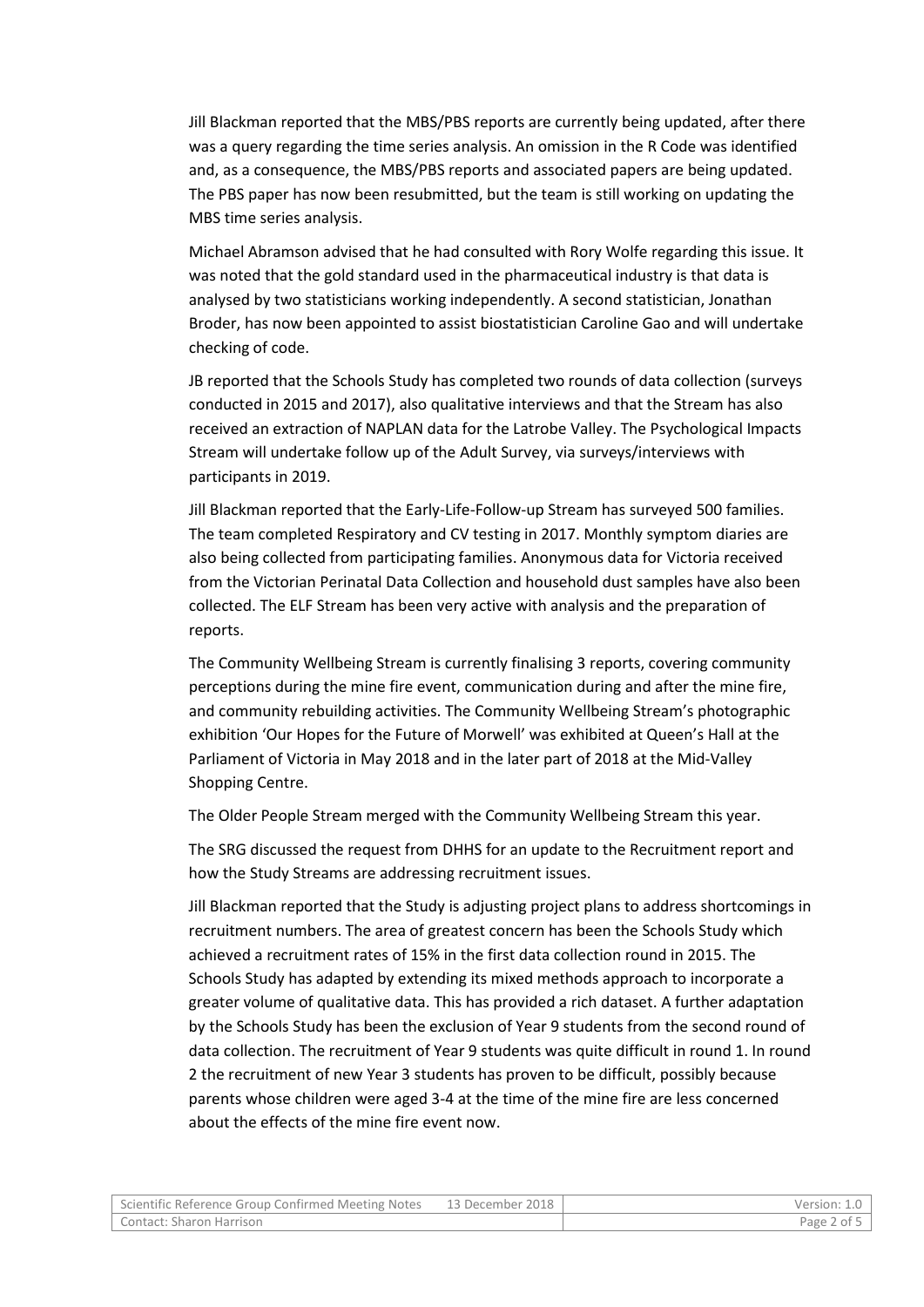In the Adult Survey around a third of those who were eligible were recruited. An important adaptation by the researchers has been to extend the use of administrative health datasets to provide supplementary information regarding the health of the broader population.

Ross Coppel encouraged researchers to consider writing papers on the methodology of the HHS, providing synthesis on how to approach studies of similar events in the future.

Jill Blackman noted that she is currently working on a cohort paper for the Adult Survey.

Michael Abramson advised that he had co-chaired Protecting Public Health Following Environmental Health Disasters group session at the Global Health Summit in Berlin in October.

Other presentations at this session included:

- Engaging Communities and Building Trust in Times of Uncertainty Heidi J. Larson
- Long Term Follow-up of the World Trade Center and Hurricane Sandy Shao Lin
- Community Recovery Following a Mass Chlorine Leak Erik Svendsen
- Sequelae of an Earthquake, Tsunami and Nuclear Crisis: 6 Years and a Half after March 11, 2011 - Shunichi Fukuhara

Michael Abramson noted that John McNeil is keen for the group to continue their collaboration.

Judi Walker reported that she has recently received enquiries following the catastrophic fires in northern Queensland. Specific areas of interest were policy directions and changes at Commonwealth, State and Local government level.

# **7. Hazelinks Data Linkage – Ambulance Victoria Report (Att. 5)**

Jill Blackman reported that the Ambulance Victoria Report has been approved by DHHS and was released on 11 December 2018 with a media release. Yuming Guo has made media appearances this week.

Researchers found an overall increase of 15% in ambulance call outs and a 41% increase in respiratory attendances.

# **8. Schools Study – paper on round 1 interviews (Att. 6)**

Jill Blackman reported that the Schools Study team has written a paper 'Children's perspectives on the impact of the Hazelwood mine fire and subsequent smoke event'. This paper draws on the Round 1 interviews.

# **9. Early Life Follow-up**

Michael Abramson reported on the findings of the ELF Stream. Researchers found no association between coal mine fire-attributable  $PM_{2.5}$  and fetal growth or gestational maturity outcomes. However, there was weak evidence that gestational diabetes mellitus was an effect modifier in the relationship between maternal  $PM<sub>2.5</sub>$  exposure and birth weight. Babies born to exposed gestational diabetic mothers were 97 grams heavier per 10  $\mu$ g/m<sup>3</sup> increase in PM<sub>2.5</sub> exposure (95%CI 74, 120 grams).

| Scientific Reference Group Confirmed Meeting Notes | 13 December 2018 | Version: 1.0 |
|----------------------------------------------------|------------------|--------------|
| Contact: Sharon Harrison                           |                  | Page 3 of 5  |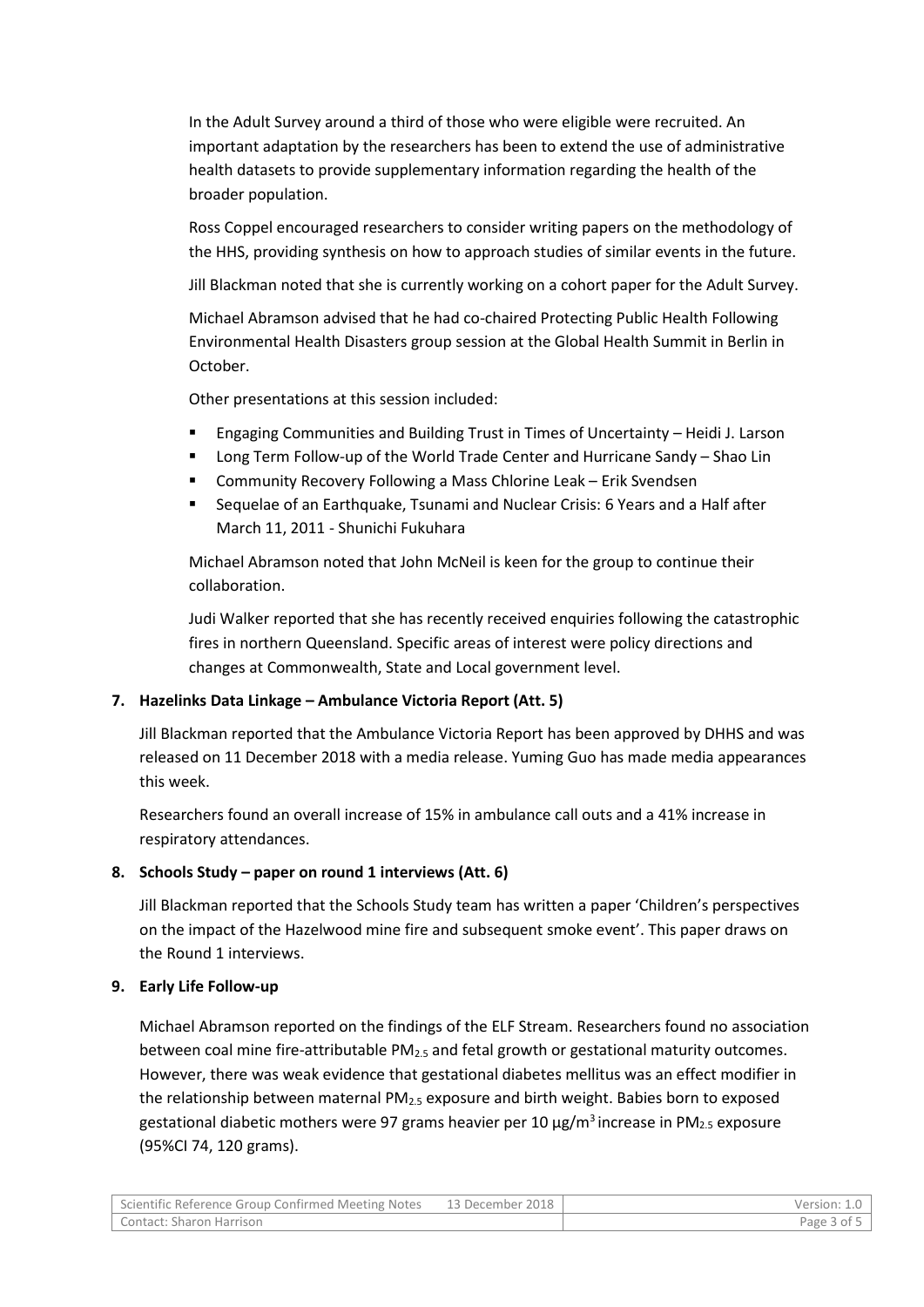#### **10. Clinical Streams**

Michael Abramson reported that clinical testing for the Respiratory and Cardiovascular Streams was completed this year. A total of approximately 500 participants were tested in each Stream.

Participants from Morwell were more symptomatic and were also a bit older. The analysis of the clinical data is continuing.

Victorian Public Health Medical Training Scheme intern Juliana Betts has worked on the CV Stream data with Danny Liew and Dion Stub. The findings are all negative in relation to the primary study end points (change in  $FEV_1$  over time, change in CRP over time) or secondary endpoints (changes in ECG findings over time, changes in other cardiovascular biomarkers over time).

Juliana Betts' findings indicate a high proportion of participants have hypertension that it is undiagnosed and undermanaged.

Sinjini Biswas has reviewed the ECGs and has not identified substantive differences in endothelial function.

Michael Abramson suggested that given that clinical testing had not found differences in primary or secondary CV endpoints, CV Stream participants should be followed up passively though health datasets. Ross Coppel agreed that this is a sensible approach, recommending that work should be undertaken to communicate with stakeholders, informing them about the future plans for the CV Steam and socialising the idea that passive follow-up will be undertaken rather than further clinical testing rounds.

It was reported that Bruce Thompson will take up an appointment as Dean of Health Sciences at Swinburne University in January 2019. He will continue his involvement in the Study after he takes up his new appointment.

Ross Coppel noted that the new head of the Stephen Nicholls head of the Victorian Heart Hospital will commence soon and suggested that HHS researchers make contact with him.

#### **11. Governance – Ministerial Advisory Committee, Latrobe Health Advocate**

Ross Coppel reported that he has tried to coordinate a time for meet with the Ministerial Advisory Committee but has not set up a time to meet with them.

Michael Abramson reported that the MAC submitted its report in August. The MAC's sole line of reporting is to the Health Minister. Following the Victorian State Election in November 2018, Jenny Mikakos has been appointed Health Minister.

Judi Walker reported that the MAC members are seeking to establish two-way communication between the MAC and the Study. The MAC is preparing a workplan for 2019 and plans to invite representatives of the individual Research Streams to meet with the MAC. A list of discussion points will be provided to guide discussion.

Judi Walker reported that the Latrobe Health Advocate was appointed in May and is meeting regularly with representatives of the Study. The Latrobe Health Advocate, as well as representatives of the Environment Protection Authority, Latrobe Health Assembly and

| Scientific Reference Group Confirmed Meeting Notes | 13 December 2018 | Version: 1.0 |
|----------------------------------------------------|------------------|--------------|
| Contact: Sharon Harrison                           |                  | Page 4 of 5  |